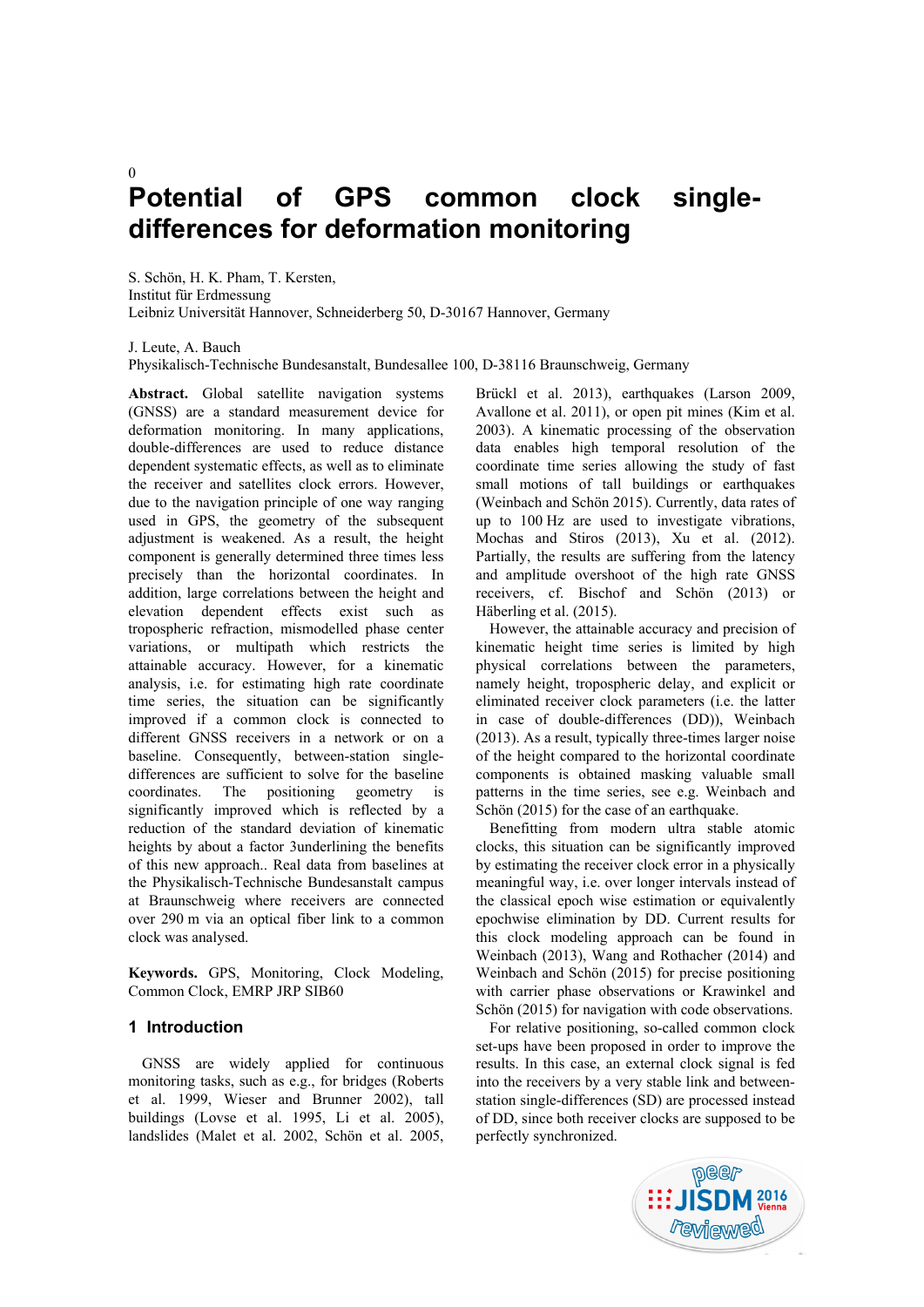From a theoretical point of view, Santerre and Beutler (1993) showed that processing SD will outperform a DD approach for static positioning w.r.t. the accuracy and precision of the results. At that time, they proposed a GPS receiver design with multiple antenna inputs and one common board. Their simulation study showed an expected improvement of the height standard deviation by a factor of up to 5. Concerning the systematic effects, they emphasized the amplification of remaining tropospheric errors by a factor of 2.6 - 4.2 for the coordinate domain, when coordinates and epochwise receiver clock errors are estimated or eliminated by forming DD. In case of perfect synchronization a smaller impact of 1.9 - 2.2. is reported.

Macias-Valadez et al. (2010) revisited this idea and built a corresponding multi antenna GPS over fiber measurement set-up. Here, each antenna is equipped with a front end ("remote station"). The frequency of one common local oscillator is transported via (2 km) fibre to the front end and used to downconvert the GPS signal to an intermediate frequency (IF) level. Afterwards this GPS IF is transmitted by optical fiber to the common receiver. Macias-Valadez et al. measure precisely the relative hardware delay variations between the fibre links in real time. For zero and short baselines a high precision of 4 mm, comparable to those of the horizontal coordinates could be achieved. However, most of the installation was inside the laboratory with a baseline of only 1 m.

It turned out that a perfect receiver clock synchronization below the expected phase noise level (e.g. 1 mm) is still a big challenge. The temperature influence of 175 ppm/°C for RG58 RF cables that are often used to connect antennas or clocks yields easily differential delays at the mmlevel. This is supported by our own results from common clock setups realised by fiber optics between actual separated pillars (290 m) at the Meitner and Kopfermann building at Physikalisch-Technische Bundesanstalt (PTB, Braunschweig, Germany). The set-up was operated in the context of the research "Surveying" project, undertaken in the context of the European Metrology Research Program (EMRP), Pollinger et al. (2015).

In this contribution, we will relax the severe synchronization requirements. Based on experiments carried out at PTB, we will show that a common clock SD approach can significantly improve *kinematic* height residuals even if a perfect synchronization at the 1 mm level between the receivers cannot be obtained due to environmental variations, such as e.g., temperature variations and their impact on receiver, antenna, and clock cable.

The remainder of the paper is structured as follows. In section 2, the measurement set up is described. Next, the clock modeling approach for the kinematic processing of common clock SD is presented. The improvements to be expected were analyzed by simulations with different processing schemes. Finally, real data are analysed, the improvements underlined and potential applications for GNSS based monitoring are discussed.

## **2 Measurement Set-up**

 GNSS data are collected at PTB campus in October 2013. The stations at the Meitner building (MEI1 and MEI2) are free of obstructions down to 0° elevation angle and the antennas are located above the trees/forest at the PTB campus. The posts MEI1 and MEI2 are at the same height and separated by approximately 5 m. KOP1 is located approximately 16 m below and 290 m away from MEI1 in the forest, yielding obstructions up to elevations of 25°. Fig. 1 shows the station environment and the experimental set up.



**Fig. 1** Measurement set up a) aerial photograph of the PTB campus and the three stations involved b) common-clock receiver/antenna set-up.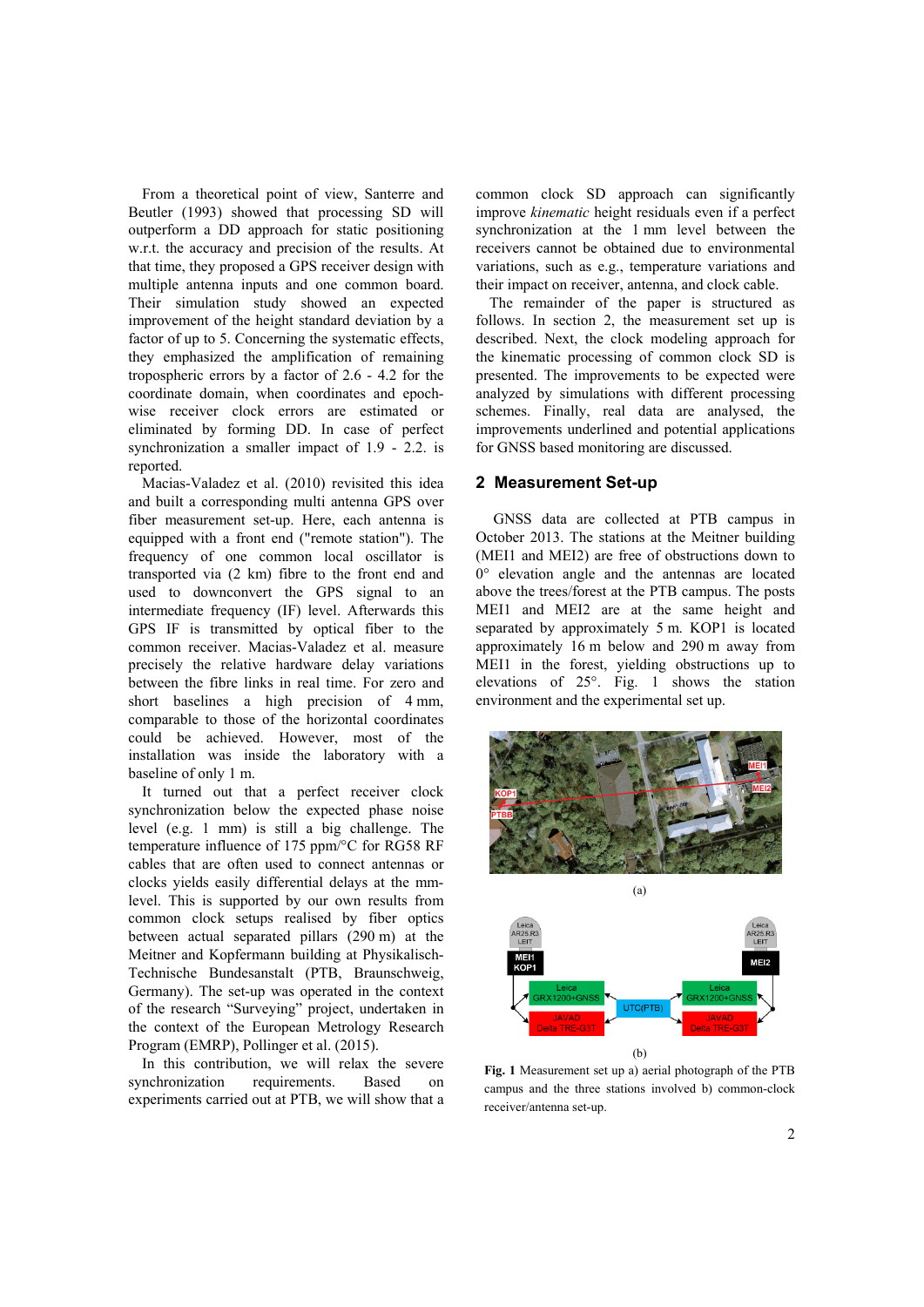Leica AR 25 (Rev. 3) antennas individually and absolutely calibrated at Institut für Erdmessung (IfE) Hannover were mounted at both endpoints of the baselines, (i) the short 5 m baseline MEI1-MEI2 and (ii) the longer 290 m baseline KOP1-MEI2. At each side, two different receivers (Javad Delta and Leica GRX1200) were operated in parallel, in order to analyse the impact of different receiver types. A unique, H-maser quality signal UTC(PTB) is fed to all receivers via fiber optic cable ensuring a "common clock" set up.

The observation period lasted from October 16 to October 29, 2013 (DOY289-DOY302) with a data rate of 1 sec. As an example, Fig. 2 shows an overview of the signal quality in terms of the carrier to noise density for each satellite for DOY 297 in 2013. The comparison shows the reduced signal strength (blue colors) at low elevation angles for the Kopfermann building, induced by signal diffraction and partial obstructions by trees and foliage.



**Fig. 2** Skyplots with color-coded carrier to noise density ratios, for the Kopfermann (left) and Meitner building (right), respectively. A common color scale is applied. Blue colors indicate weak signals

## **3 Concept of Kinematic Positioning with Common Clock Single-differences**

## **3.1 Observation Equation**

The observation equation for the GPS carrier phase  $\Phi_A^k$  between satellite k and station A reads:

$$
\Phi_A^k = \rho_A^k + c \left( \delta t_A - \delta t^k \right) - \mathbf{I}_A^k + \mathbf{T}_A^k + \lambda \mathbf{N}_A^k + \varepsilon_A^k \tag{1}
$$

where  $\rho_A^k$  denotes the geometric range,  $c \delta t_A$  and  $c \delta t^k$  the metric receiver and satellite clock error, respectively, including hardware and cable delays,

 $I_A^k$  the ionospheric delay,  $T_A^k$  a tropospheric delay,  $\lambda N_A^k$  the metric ambiguity and  $\varepsilon_A^k$  residual errors, such as e.g., antenna phase center variations or multipath and noise.

A similar observation equation can be formed for station B and subsequently between-station  $SD_{AB}^k$ and  $DD_{AB}^{kl}$  can be computed

$$
SD_{AB}^k = \rho_{AB}^k + c\delta t_{AB} + T_{AB}^k + \lambda N_{AB}^k + \varepsilon_{AB}^k
$$
 (2a)

$$
DD_{AB}^{kl} = \rho_{AB}^{kl} + T_{AB}^{kl} + \lambda N_{AB}^{kl} + \varepsilon_{AB}^{kl}
$$
 (2b)

A kinematic, epochwise estimation of the receiver coordinates of station B w.r.t. station A is computed in order to monitor variations of the baseline length between both stations. In a standard approach, DD will be used in order to eliminate any type of receiver clock error and further reduce the error budget of distance dependent effects. In our case, however, we will take benefit of the common-clock assembly, i.e. the differential receiver clock error between the two stations cannot vary in an arbitrary way, since a common clock signal of a stable clock is fed to the receivers via a high quality fiber optic cable link. A constant (initial) offset between the receivers' clocks will persists as well as small few mm variations due to temperature variations in the cables and hardware (Ray and Senior, 2003), as discussed in sec. 5.1.

### **3.2 Common Clock Processing Model**

In the concept of receiver clock modeling proposed and successfully applied by Weinbach and Schön (2011), the clock constraints are selected depending on the type of ultra-stable oscillator in use e.g. Rb, Cs frequency standards, or H maser clocks. In the common clock SD modeling approach, however, the clock stability requirement is mainly replaced by the link stability requirements, i.e. even a clock with lower frequency stability can be used provided that its signal is equally (at 1 mm accuracy) distributed to both receivers.

Assuming a batch least squares estimation for *n* epoch, in a first approach, the differential clock variation can be approximated by a sequence of linear polynomials, where the modeling interval  $\Delta t$ depends mainly on the link stability. Over the *l*th modeling interval  $[t_{0,l}, t_{0,l} + \Delta t]$ , the metric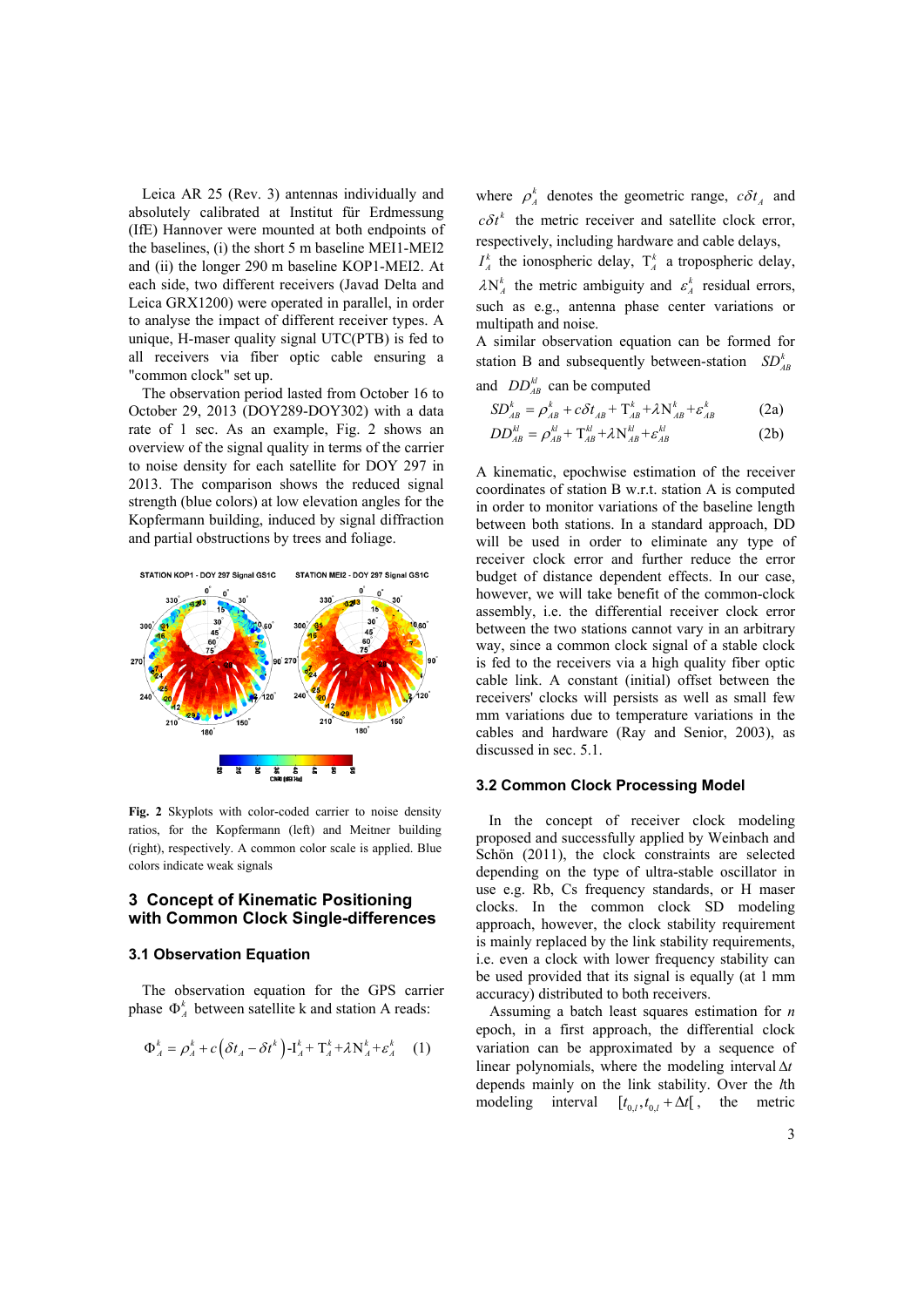differential receiver clock error  $c \delta t_{AB,l}$  can be described as

$$
c\delta t_{AB,l}(t) = \mathbf{d}_l + \mathbf{m}_l(t - t_{0,l})
$$
 (3)

with the corresponding (clock phase) offset d<sub>i</sub>, (clock phase) drift m*i* and subsequent continuity constraints:

$$
\mathbf{d}_l + \mathbf{m}_l \Delta t - \mathbf{d}_{l+1} = 0 + \varepsilon_d \quad |\sigma_d \quad (4a)
$$

$$
\mathbf{m}_l - \mathbf{m}_{l+1} = 0 + \varepsilon_m \quad \boxed{\sigma_m} \tag{4b}
$$

where  $\varepsilon_d$ ,  $\varepsilon_m$  are small inconsistencies and  $\sigma_d$ ,  $\sigma_m$ the standard deviations of the constraints, cf. Weinbach (2013, p. 66ff). In a similar way, the differential tropospheric delay is estimated.

The design matrix is formed by block diagonal matrices:  $\mathbf{A}_{\text{ceo}}$  for the epochwise coordinate triple, containing the line-of-sight unit vector as partial derivatives,  $A_{trop, i}$  for the differential tropospheric parameters over intervals j of e.g. 2 h, and  $A_{\alpha k}$ , the part of the differential receiver clock error for the selected clock modeling intervals *l*

$$
\mathbf{SD} + \mathbf{v}_{SD} = blkdiag\left(\mathbf{A}_{coo, SD, i}\right) \mathbf{x}_{coo}
$$
  
+blkdiag $\left(\mathbf{A}_{rop, SD, j}\right) \mathbf{x}_{trop}$  (5)  
+blkdiag $\left(\mathbf{A}_{ck, SD, l}\right) \mathbf{x}_{ck}$   
=  $\mathbf{A}_{SD} \mathbf{x}_{SD}$ 

In case of DD, the differential receiver clock error is eliminated by forming differences between two satellites, subsequently the design matrices for the coordinates and tropospheric delays are modified.

$$
\mathbf{DD} + \mathbf{v}_{DD} = blkdiag(\mathbf{A}_{coo,DD,i})\mathbf{x}_{coo}
$$
  
+blkdiag(\mathbf{A}\_{trop,DD,j})\mathbf{x}\_{trop} (6)  
= \mathbf{A}\_{DD}\mathbf{x}\_{DD}

Fig. 3 shows schematically the non-zero elements in the design matrices.

The stochastic model of SD is obtained by assuming an elevation dependent variance of the phase observations, and uncorrelated SD. Since no temporal correlations are considered the epochwise cofactor matrix reads:

$$
\mathbf{Q}_{SD,i} = diag\left(1/\sin^2 E_{k,A,i} + 1/\sin^2 E_{k,B,i}\right) \tag{7}
$$

$$
\approx diag\left(2/\sin^2 E_{k,i}\right)
$$

 $E_{ki}$  being the elevation of satellite *k* at epoch *i*,

which is approximately the same at both station A and B. In case of DD, the mathematical correlations induced by the use of a common reference satellite per epoch are taken into account (matrix **M**), yielding a fully populated matrix

$$
\mathbf{Q}_{DD,i} = \mathbf{MQ}_{SD,i} \mathbf{M}^T
$$
 (8)

The inverse of the respective cofactor matrices is the weight matrix **P**.



**Fig. 3** Non zero-elements in the design matrices (black), Case of between-station single differences (a), same situation for  $DD(b)$ .

#### **4 Simulations**

For static positioning, using common clock SD instead of DD improves significantly the height component and the tropospheric delay (80% and 60% improvement, respectively), while as expected the horizontal coordinate components are almost unchanged. However, a perfect synchronization of the two receiver clocks is mandatory. This situation totally changes when estimating even only one additional clock parameter, Then, the gain in performance for static positioning between both approaches (namely SD processing with clock modeling and DD processing) almost vanishes. This is in agreement with studies for Precise Point Positioning and single point positioning by Weinbach and Schön (2009) and Weinbach (2013). They found improvements only for kinematic analyses, i.e. when the coordinate resolution is higher than the clock resolution. The main benefit is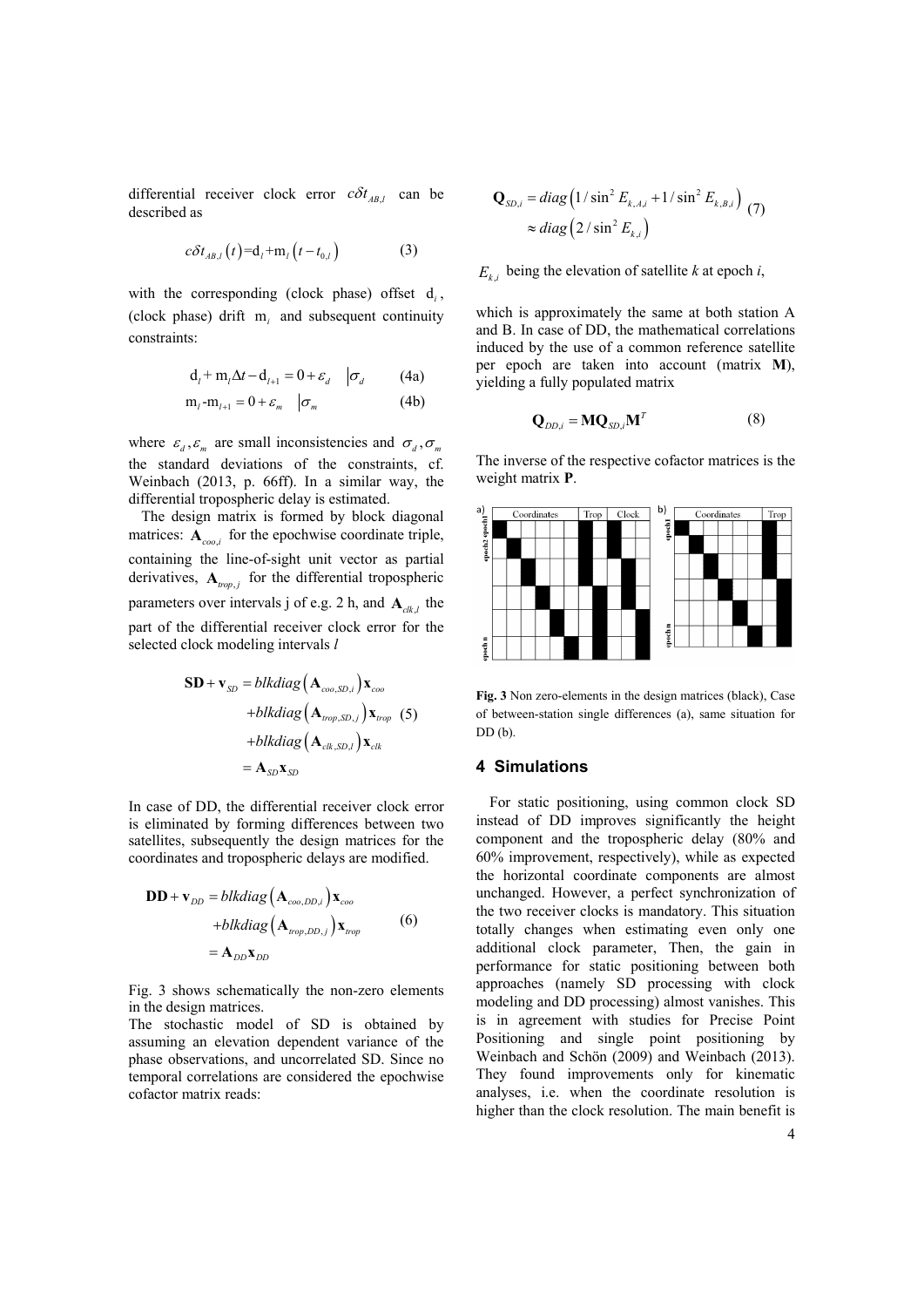then a better resolution of the height component as shown by Weinbach and Schön (2015) for earthquake monitoring.

In order to analyse possible improvement for kinematic coordinate estimation in relative positioning with common clock singles differences, simulation studies are carried out for the baseline between KOP1 and MEI1 station at PTB campus. Using the real satellite geometry, a 12 h scenario is computed, with optimal conditions of 5° cut-off and the realistic conditions of 20° cut-off at this site. The data rate was 30 sec. An elevation dependent observation weighting is applied, cf. Eq.(7). A piecewise linear differential tropospheric parameter is estimated over 2 h segments. The ambiguities were assumed to be already successfully resolved. With this information, the design matrix **A** (Fig.3) is filled.

In one simulation run DD are formed, while in the second run SD are computed and a differential receiver clock error is estimated as piecewise linear parameter. The clock modeling interval is varied from 15 minutes to 6 hours. No constraints are added in order to get a rather conservative assessment of the attainable improvements. The standard DD procedure is equal to an epochwise estimation of the receiver clock, cf. Lindlohr and Wells (1985) and is thus used as reference. The most perfect but hypothetical situation is dealt with in the last simulation run, where a perfect synchronization without any need for clock estimation is considered.

The simulation focuses on the following quality parameters, which depends only on the design matrix **A** and the weight matrix **P**: (i) the mean formal standard deviation for the North, East, and Up component (ii) the vulnerability against outliers. The impact of undetected outliers on the estimated parameters is the most critical issue, since it affects the accuracy of the results. Often, concepts of data snooping are used, e.g. Baarda (1968) or Teunissen (2000). However, a more general approach is to bound the errors in the observation vector **dl** by the vector norm and assess its impact on the estimated parameter vector **x** using the triangular inequality for matrix and vector norms:

$$
\|\mathbf{x}\| \le \|\mathbf{K}\| \|\mathbf{d}\mathbf{l}\| = s_{\max} \|\mathbf{d}\mathbf{l}\| \tag{9}
$$

where  $\bf{K}$  is the transfer matrix from the observation space to the parameter space

$$
\mathbf{K} = \left(\mathbf{A}^T \mathbf{P} \mathbf{A}\right)^{-1} \mathbf{A}^T \mathbf{P},\tag{10}
$$

Its norm  $\|\mathbf{K}\|$  should be compatible to the L2 vector norm, thus the spectral norm, i.e. the maximum singular value of **K** is selected:

$$
\|\mathbf{K}\| = s_{\text{max}} = s \nu d_{\text{max}}(\mathbf{K})
$$
\n(11)

Similar formulas can be found in integrity monitoring, cf. Brown and Sturza (1990).

Table 1 gives the mean formal standard deviation of the epochwise estimated tropocentric coordinates (North, East, and Up). The standard processing with DD is used as reference, cf. first line. Comparing the different clock modeling intervals, it is obvious that clock modeling has - as expected - almost no impact on the horizontal coordinate components. However, due to the pronounced correlations between the height, receiver clock error as well as tropospheric delay (cf. Rothacher and Beutler, 1998), mainly improvements in the height component can be seen: for clock modeling intervals of 15 minutes already an improvement of 62% to the 1 mm level is obtained, thus the height component is as precise as the horizontal components. In the ideal case of perfect synchronization even 73% of reductions are reached. All further clock modeling intervals leads to improvements in between.

**Tab. 1** Mean formal coordinate standard deviation when using different clock modeling intervals. A cut-off angle of 5° is applied and 2h tropospheric parameter are estimated.

|             | Clock          | $\bar{\sigma_{\scriptscriptstyle N}}$ | $\bar{\sigma}_{\scriptscriptstyle E}$ | $\bar{\sigma_{\scriptscriptstyle U}}$ |
|-------------|----------------|---------------------------------------|---------------------------------------|---------------------------------------|
|             | Interval       | [mm]                                  | [mm]                                  | [mm]                                  |
| DD          |                | 1.9                                   | 1.3                                   | 2.9                                   |
| <b>SD</b>   | 15'            | 1.8                                   | 1.2                                   | 1.1                                   |
| $Impr.[\%]$ |                | 3                                     | 6                                     | 62                                    |
| SD          | 30'            | 1.8                                   | 1.2                                   | 1.0                                   |
| $Impr.[\%]$ |                | 3                                     | 6                                     | 67                                    |
| <b>SD</b>   | 2 <sub>h</sub> | 1.8                                   | 1.2                                   | 0.9                                   |
| $Impr.[\%]$ |                | 3                                     | 6                                     | 70                                    |
| <b>SD</b>   | 6 h            | 1.8                                   | 1.2                                   | 0.8                                   |
| $Impr.[\%]$ |                | 3                                     | 6                                     | 73                                    |
| SD          | no             | 1.8                                   | 1.2                                   | 0.7                                   |
| $Impr.[\%]$ |                | 3                                     | 6                                     | 73                                    |

Beyond the mean values listed in Table 1, a detailed analysis of the values reveals that also epoch-by-epoch the clock modeling approach outperforms the standard DD procedure, the latter one being implicitly equal to an epochwise estimation of the receiver clock, cf. Lindlohr and Wells (1985).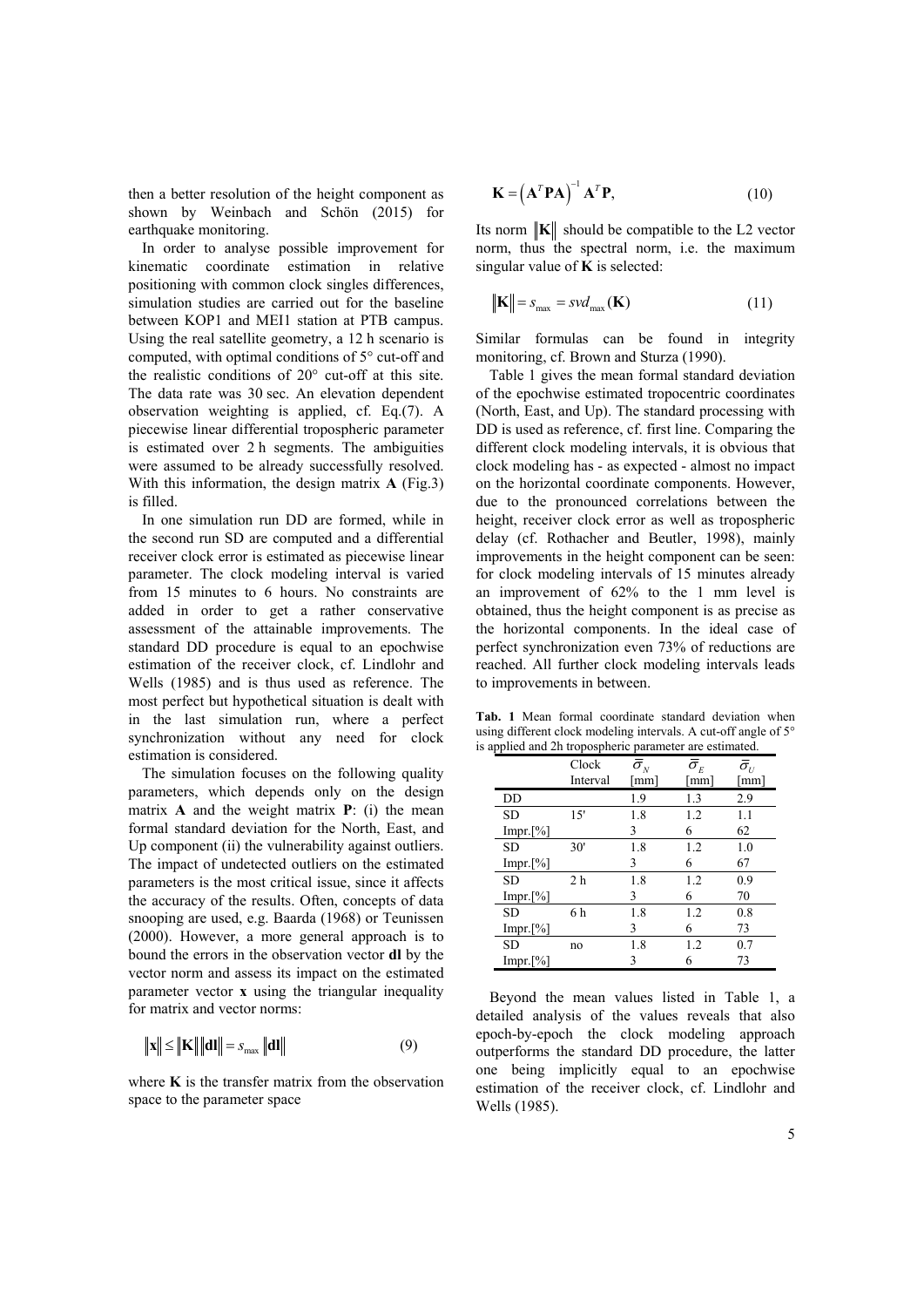In case of no estimation of tropospheric delays the height standard deviation is further improved by approximately 3%. The values of  $s_{\text{max}}$  are not listed here since for this favorable geometry only small improvements can be obtained.

This situation changes if a 20° cutoff angle is applied, cf. Table 2. Since in this case the geometry is less favourable and fewer common satellites are in view, the median of the standard deviations is computed. Again in any epoch the clock modeling approach outperforms the DD procedure. Since the geometry is less favourable for positioning and less common satellites are in view, the impact, i.e. the strengthening of the geometry, of clock modeling is even higher: 55% improvement for 15 min clock modeling intervals and up to 81% for a perfect synchronization. In addition, the same precision level can be reached as with low cut-off angle.

**Tab. 2** Median of formal coordinate standard deviation when using different clock modeling intervals. A cut off angle of 20° is applied and 2h tropospheric parameter are estimated.

|             | Clock          | $med\sigma_{N}$ | $med\sigma_{\kappa}$ | $med\sigma_{\scriptscriptstyle U}$ | $S_{\rm max}$ |
|-------------|----------------|-----------------|----------------------|------------------------------------|---------------|
|             | Interval       | $\lceil$ mm]    | mm                   | [mm]                               |               |
| DD          |                | 2.0             | 1.4                  | 4.1                                | 5500          |
| <b>SD</b>   | 15'            | 2.0             | 13                   | 1.8                                | 662           |
| $Impr.[\%]$ |                | 3               | 6                    | 55                                 | 87            |
| <b>SD</b>   | 30'            | 2.0             | 1.3                  | 1.6                                | 251           |
| $Impr.[\%]$ |                | 4               | 9                    | 60                                 | 95            |
| <b>SD</b>   | 2 <sub>h</sub> | 1.9             | 1.3                  | 1.3                                | 14            |
| $Impr.[\%]$ |                | 5               | 9                    | 67                                 | 99            |
| <b>SD</b>   | 6 h            | 1.9             | 1.2                  | 1.0                                | 12            |
| Impr.[%]    |                | 6               | 9                    | 75                                 | 99            |
| <b>SD</b>   | no             | 1.9             | 1.2                  | 0.8                                | 3             |
| $Impr.[\%]$ |                | 6               | 9                    | 81                                 | 99            |

The last column of Table 2 shows the reduction of the maximum singular value and thus the impact of remaining systematic observation errors to the estimated parameters. Also here a strong improvement can be seen. In addition, it is worth noting that the standard deviation of the tropospheric delay parameters is also improved by up to 89 %.

# **5 Analysis of experimental data**

## **5.1 Analysis of Common Clock Single Differences**

In order to get a first impression on the signals contained in observed-minus-computed values (OMC), common-clock single differences are formed between MEI2 and KOP1 taking the data of our 2013 campaign. The nominal coordinates as well as individual and absolute phase center offsets and phase center variations (PCO/PCV) are applied. A SD ambiguity term is eliminated by rounding.

A sample 24 h SD time series for the L1 GPS signal derived from the C/A Code (RINEX3.0 GL1C) is processed. Fig 4. depicts the resulting time series, color-coded for each satellite, where blue colors indicate low and red high PRN numbers, respectively. The high frequency noise of the time series is in the order of 1-2 mm.

All time series show a common offset of approximately 0.075 m. This indicates the differential receiver clock error, including differential cable and hardware delays. Additionally, a small drift of around +5 mm over the period of one day is visible, which likely points to variations in the differential receiver clock and hardware delays.



**Fig. 4** 24h OMC time series [m] of common clock single differences for the 290 m baseline between Kopfermann and Meitner building. Blue colors indicate satellites with low PRN, red colors with high PRN

Furthermore, a closer look to individual SD time series of each satellite reveals long periodic elevation-dependent deflections of up to 10 mm indicating a remaining tropospheric delay that is not cancelled out during single differencing of the OMC. This means that relative tropospheric delays between station KOP1 and MEI1 resulting from the height difference of 16 m can be observed in the SD. One explanation could be special atmospheric situation with one station in the forest and one above. Subsequently, a specific micro climate could be formed and the standard model will not reflect this specific situation. With typical values for the refraction index for microwaves, this impact can be assessed to 300 ppm  $*$  16 m = 5 mm.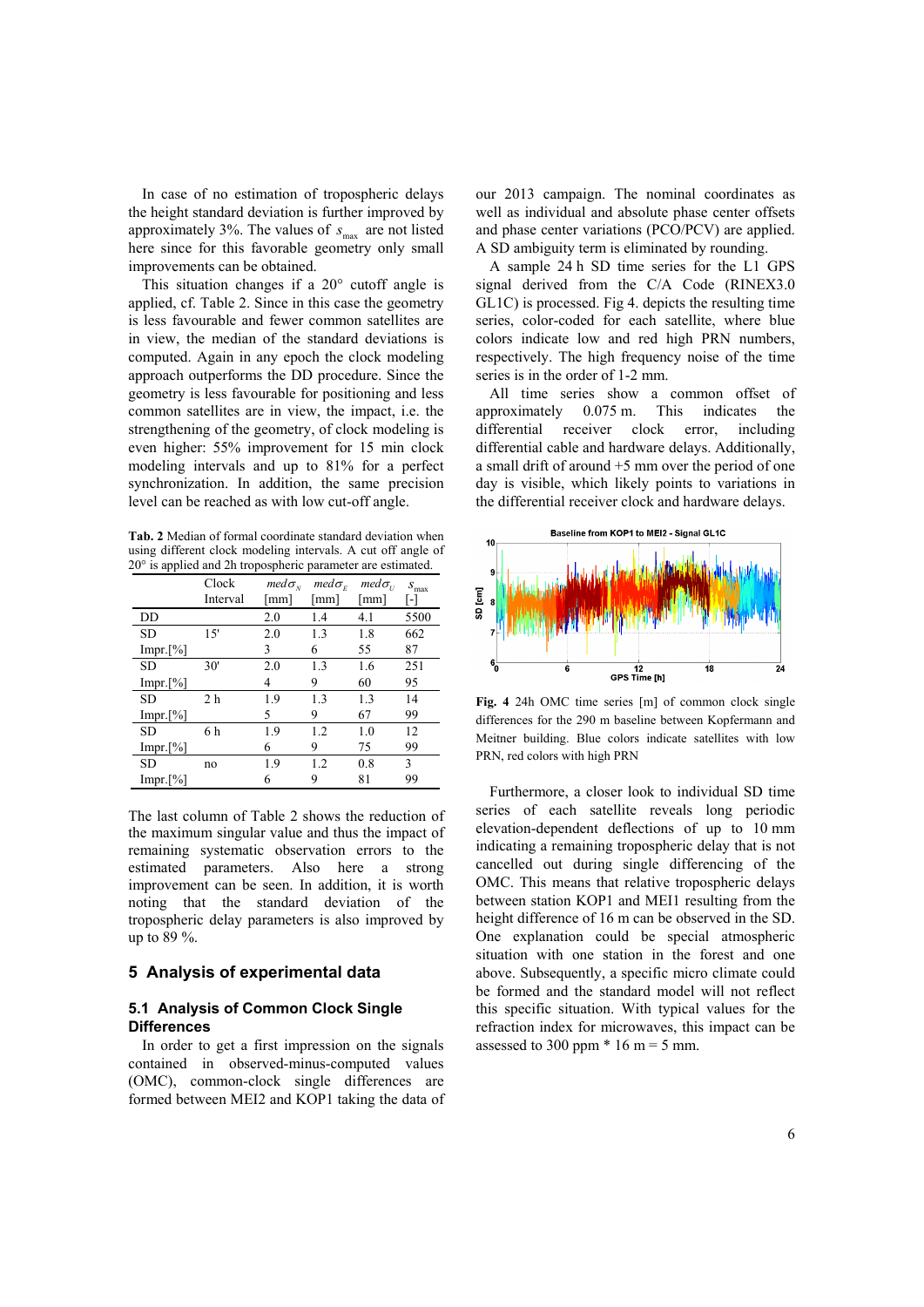## **5.2 Kinematic Estimation of Coordinates**

With this preanalysis in mind, a kinematic coordinate time series was estimated with both approaches over the first 12 h of DOY297 in 2013. We set up the differential receiver clock error as piecewise linear function cf. Eq.(3) over 6 h. In this first analysis no constraints were applied, thus conservative performance is obtained. A tropospheric zenith delay parameter is estimated as piecewise linear function of 2 h. The data rate is 30 sec and the cut-off angle 20°.

Fig. 5 shows the resulting coordinate time series for the first 7.5 h, then due to epochs with only 4 satellites in common the performance of the DD is



**Fig. 5** Comparison of kinematic coordinates for the 290 m baseline between Kopfermann and Meitner building for the North (top), East (middle), and Up (down) component in [m]. Blue: computed with standard DD, red computed with common clock single-differences.

significantly reduced. A similar performance of both processing strategies can be observed for the North and East component with typical 1-2 cm variations of the kinematic coordinates. The RMS are 1.4 (1.5) cm for North and 1.1 (1.3) cm for East for the SD (DD) processing. For the height time series, the impact of clock modeling is clearly visible: the coordinates time series is much smoother. Here the RMS is reduced from 2.4 cm (DD processing) to 1.5 cm in case of common clock SD. Thus, small high frequency variations in the height component can now be detected, too. A small jump in the time series is visible between the two clock modeling intervals at 6 o'clock. Further investigations will focus on the optimal determination of the constraints.

## **6 Conclusion and Outlook**

An interesting and valuable GNSS common clock data set at PTB campus has been analysed. The setup shows the current potential of the common clock analysis strategy but also the challenges. The main findings are:

Perfect synchronization in a common clock set-up with remotely operated receivers is very difficult to achieve, due to asymmetries in the receivers themselves and in the signal distribution equipment, and temperature effects acting on antenna cables (outdoor) and installed equipment (indoor). Thus, only little advantage of common clock SD for static analyses can be obtained.

However, significant impact for kinematic analyses can be achieved for the height component due to the high correlations with the receiver clock (reduction of the standard deviation of up to 70%). Furthermore, the impact of remaining systematic errors in the observations is reduced thanks to a strengthened geometry of the positioning.

Consequently, benefits for fixed installed GPS based monitoring systems have been identified, in particular if the height component and a high rate date are of interest. Further studies are needed to improve the methodology.

### **Acknowledgement**

We gratefully acknowledge funding from the European Metrology Research Program (EMRP). The EMRP is jointly funded by the EMRP participating countries within EURAMET and the European Union. The authors thank Thomas Krawinkel (IfE) for technical support during the experiments.